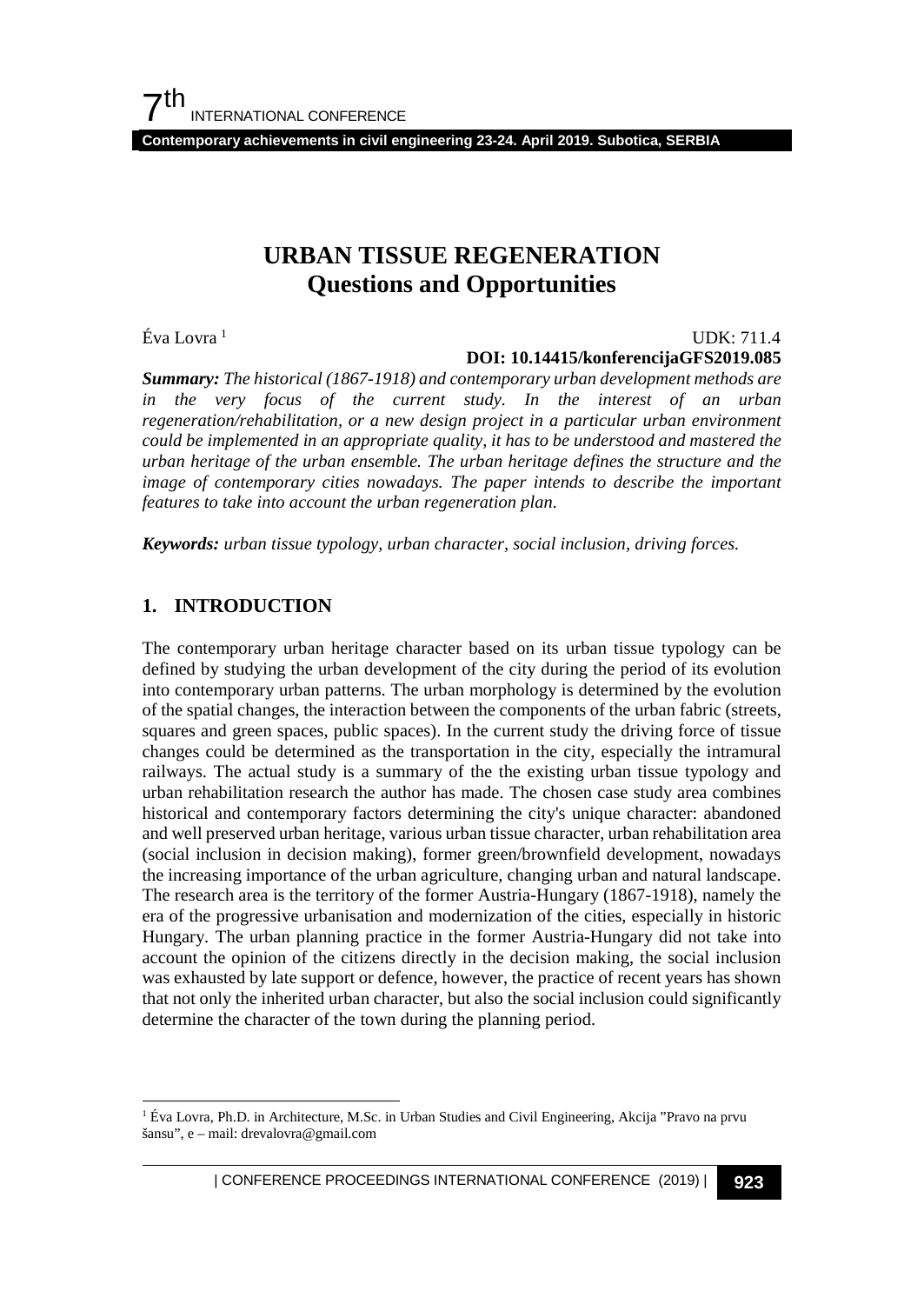### **Савремена достигнућа у грађевинарству 23-24. април 2019. Суботица, СРБИЈА**

# **2. METHODOLOGY**

The basis of the typo-morphological approach can be described by socio-technical schemas and typified forms. The theoretical aspect constitutes the city's spatial/geographic characteristics, history and built environment. The primer urban tissue analyses were made by looking at the characters of the built environment and landscape to describe and illustrate the historical process of urban form development and its spatial consequences. Appreciation of morphology, analysing the evolution and change in traditional urban space and the typology that defines zones and urban pattern are the key elements in considering local patterns in the nominative processes of urban development.

The analytical system follows the cognitive approach of M.R.G. Conzen [1], with a combination of Caniggia's [2] research methodology, and negates the doctrine by Benevolo [3] which is that each city is unique. The process establishing rather a concept that each city (in the case of the transportation caused changes in Hungary and the studied cities in the former Austro – Hungarian Empire) can be seen as a collage of different urban tissue types, the organization of which creates a specific city pattern and spatial plan of the city. The urban tissue typology can be defined through special morphological composition which is both internally and externally organized and also has a relationship with the structures and adjacent spaces in order to make well defined clusters. In the current study, the typo-morphological approach is used instead of the urban morphological research view. The urban typo-morphology deals with the physical and spatial structure of the built environment and is based on classifications of un-built and built-in spaces by type.

The studied area follows the line of the very first trams in the city: the second line in Budapest between the Fiume road and the Egyetem square was opened in 1889. After the identification of the urban tissue types and urban heritage, the evaluation of the areas is going to be done according to the special urban regeneration and design project that changed the value of the area, as well as were important as a complex method regarding the social evaluation on the level of the urban and natural landscape.

# **3. URBAN TISSUE AS THE PLATFORM OF PLANNING DECISIONS**

Urban Tissue Analyses - Typology is a tangible form of conceptual thinking: following the line of the inner city transport routes and examining the fabric of the territories on the line of the tram, as a consequence they could be identifiable pattern types that follow the identified development schemas. The transport caused urban typo - morphological determinations which could be interpreted not only as a complex space, but also can unify and explain the different urban forms. "The system of the avenues and boulevards that connected parts of the city and secured passage between the districts served the increased modal communication demands. The trams and suburban railways increased the cities' sprawl, a build-up of the suburban districts, new industrial zones, suburban accelerated development and integration of new neighbourhoods." [4]

The morphological schema (Figure 1.) of the studied non-built and built environment partially can be defined by the archetypes of spaces/squares - streets systems (light grey – demolished buildings, grey – new blocks, dark grey – the layout remained the same, offwhite – green areas). It has to be considered that the open spaces at the intersection of the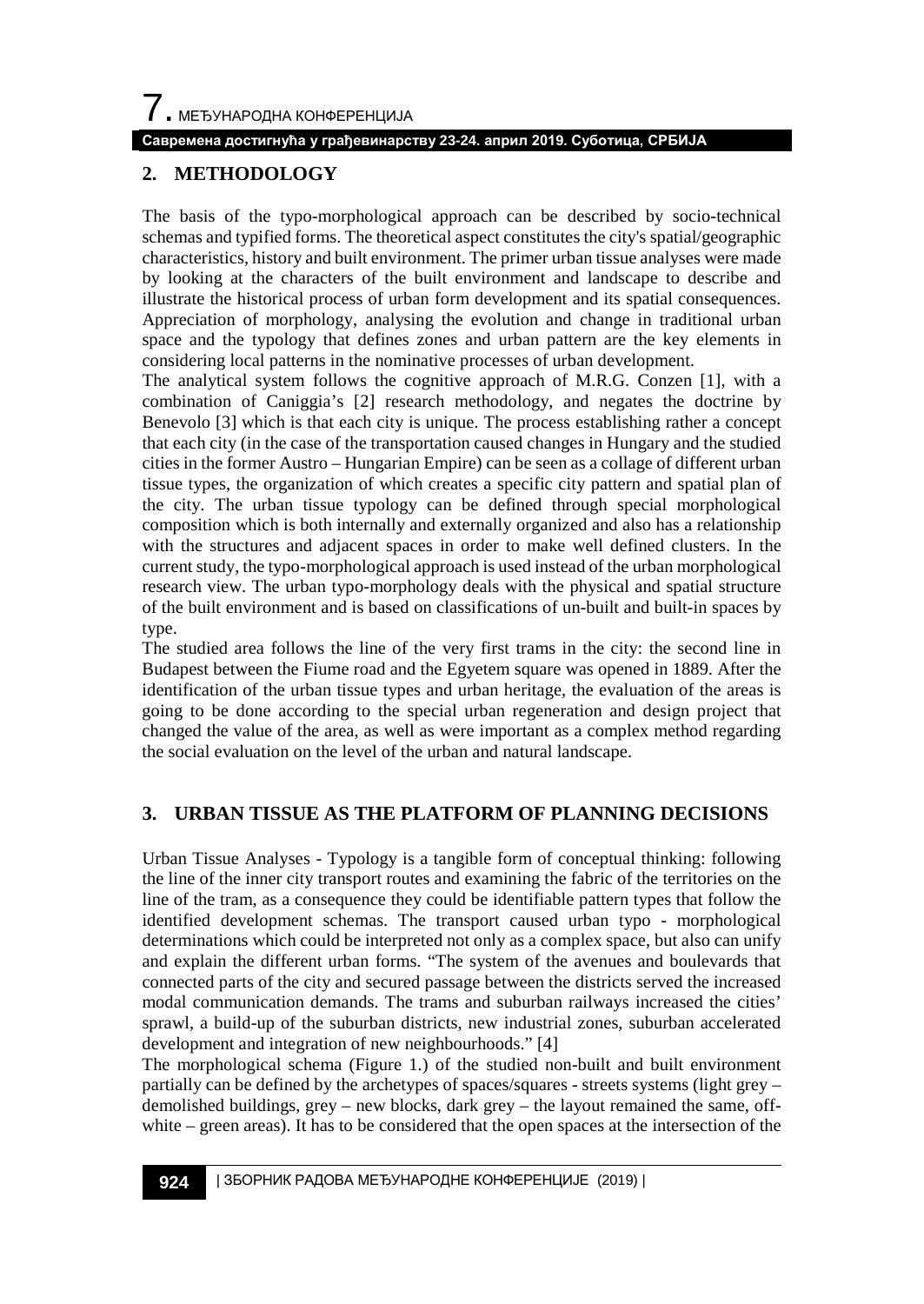# $7<sup>th</sup>$ INTERNATIONAL CONFERENCE

**Contemporary achievements in civil engineering 23-24. April 2019. Subotica, SERBIA**

streets, which are morphologically squares, but in the case of greater cities, are functioning as a public transport hub.



*Figure. 1 Identification of the new/regulated street lines and new building layouts, that could identify the new urban tissue type along the line (from the Fiume road to the Egyetem square)*

Urban form, urban character as a platform of revitalization projects and social inclusion - The inclusion of the community in different steps of the decision-making processes has become over the recent years an essential practice in order to achieve the success of urban regeneration interventions. Assessment and selection of projects based on the preferences of the community subjects were tested in important historical centres [5], economic evaluations of major infrastructure were applied through the involvement of the local community [6]. Finally, even the enhancement of the landscape and urban agriculture interventions, when this element becomes a perceptual element, are evaluated according to an inclusive and social approach [7-8].

Urban form, urban character as a platform of revitalization projects and social inclusion. The research area shows a great diversity in the case of the urban tissue derivation. Most of the built environment and urban tissue was established built at the turn of the last century, which gives the unique value of the area on one hand, but on the other hand could create the biggest problem.

The urban fabric characterized by an unbroken row of buildings, rental palaces with patio or inner garden, green areas are not so frequent in the area, but these could be found in the squares (widening of roads or intersection of streets created space). The section of the territory closer to the city centre is one of the most prominent parts of the city  $(8<sup>th</sup>$  district, Palace quarter/Palotanegyed), it is characterized by properly maintained palaces and rental palaces (proper technical, aesthetical and social status). The section closer to the Fiume road is more diverse in the urban character point of view. The initial phase of the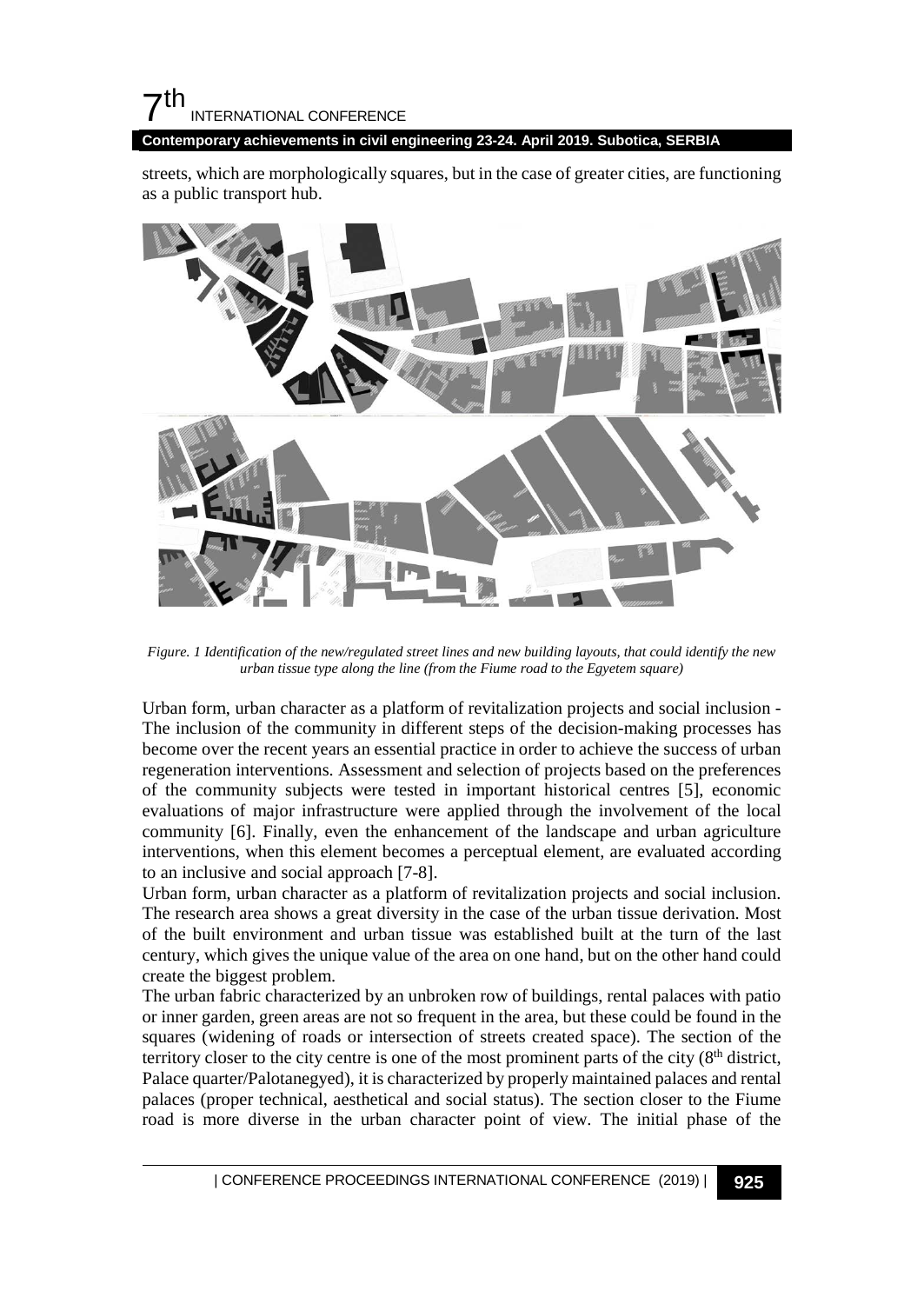# $\overline{\phantom{a}}$ . МЕЂУНАРОДНА КОНФЕРЕНЦИЈА

### **Савремена достигнућа у грађевинарству 23-24. април 2019. Суботица, СРБИЈА**

construction of the built environment of the territory, the urban tissue showed some similarities to the urban pattern of the Palotanegyed, but showed industrial and rural features as well. Due to the poor condition of the area and struggles with social problems of the inhabitants, a general (architectural and urban, social) rehabilitation of the area was needed (see Figure 1/illustration below). The Magdolna Neighbourhood Program, implemented in this part of the  $8<sup>th</sup>$  district, is the first integrated socially sensitive urban regeneration program [9] in the country.

The program and the area are important in case of its complex nature, since the area examined in terms of the urban morphological characters, is a morphologically unified part of the city and not showing any "problems". The development of the area and integration to the city centre was influenced by the intramural railway at the end of the  $19<sup>th</sup>$  century. In practice, the tram lines (intramural railways) had and still have a positive impact on the development of the urban areas, but in this case it did not accomplish the positive impact, or the effects/adverse effects were not dominant enough. The uppermentioned pilot project helps to stop and to slow down urban and social degradation. One of the innovations of the programme was the community involvement, not only on the level of the post-opinion sharing (opinions after the completion of the project), but also in the mutual cooperation and involvement in the level of decision making: the rehabilitation and the urban/architectural design projects are made according to the mutual decisions of the inhabitants and the stakeholders. An important part of the project is the establishment of community gardens (urban agriculture) and community institutions to strengthen the corporate social responsibility of the area [6].

The character of the area is strongly determined by the built environment from the late  $19<sup>th</sup>$  and early 20<sup>th</sup> century, and the street network that was created and regulated around the 1870s. The design procedure in a historic ensemble and in this case the revitalization, that was followed by new planning tasks, can be implemented in the best way by taking into account the community as a decision maker already at the beginning of the project. The importance of community involvement could be seen not just in this specific place, but in case of the projects in a more significantly historical surrounding, in Rome.

# **4. URBAN TISSUE, THE IDENTITY OF THE HISTORIC TOWNS**

Any proposals for structural development and transformation of the built environment in the urban heritage environment (not exclusively protected by law, but considered as heritage) of historical towns primarily reflects on the sustained cumulative lessons<sup>[2](#page-3-0)</sup>, and have to beseem to the complex structural layers of some specific urban tissue types, due to keep and maintain the urban fabric, thus the identity of the town as a whole.

The distribution of the urban tissue types within the borders of the urban agglomeration allows to set up two categories: the urban tissue types can be divided into the types of the inner town (narrower and wider urban core) and suburban tissue.

In the very case of Budapest, along the historic tramline in the  $8<sup>th</sup>$  district, the "G"-"I"-"J" [10] urban tissue types (Figure 2.) are the most frequent, these types represent a larger group, which effectively determine the urban identity of a town together with its structural characteristics.

<span id="page-3-0"></span> <sup>2</sup> Regarding the UNESCO-ICOMOS doctrines and charters.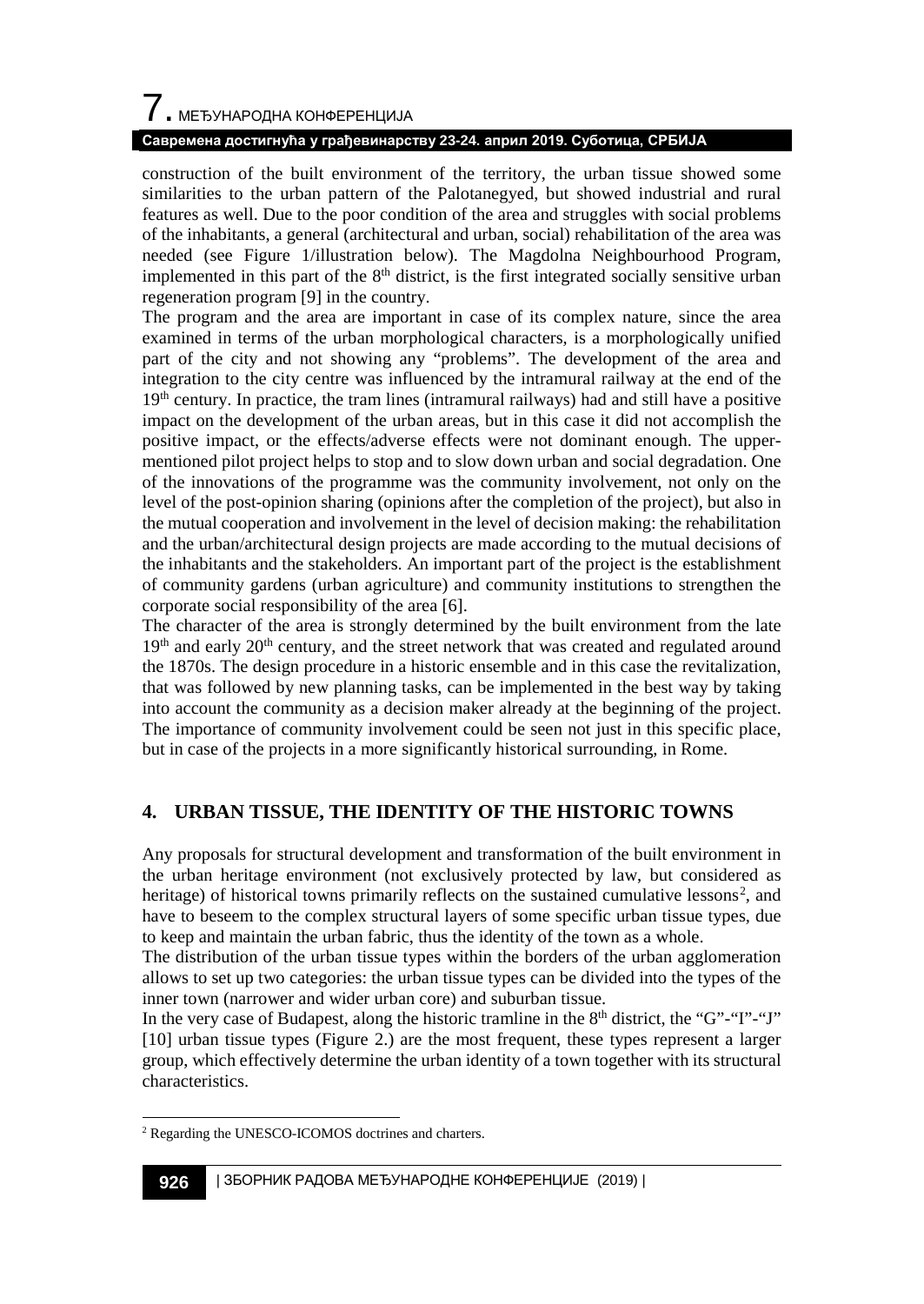**Contemporary achievements in civil engineering 23-24. April 2019. Subotica, SERBIA**



*Figure 2. "G"-"I"-"J" urban tissue types*

In case of the "Jg"<sup>[3](#page-4-0)</sup>-"Jh"<sup>[4](#page-4-1)</sup> urban tissue types, similar rules could be accepted, although in these cases, the urban green spaces are more spacious. The two urban tissue types are not similar to their urban form features, but the same principles could be used in case of potential development.

In the case of the "G"<sup>[5](#page-4-2)</sup> urban tissue type group, the planning requirements and recommendations are the strictest, as these types represent a unique value among the dualist urban tissue type groups. If the development, structural and architectural transformation and construction are planned in such an environment, then the following recommendations have to be taken into account: the layout of the buildings and the urban block has to be considered and the original site-building dynamics have to be followed. The dynamics of the vertical and horizontal façade elements have to be taken into account, because the buildings in this built environment show large variety, but the rhythm and the dynamics of the tectonics and the colour combinations create a certain type of uniformity and make the streetscape harmonious. The paved courtyards, green spaces located within the wings of the buildings, in the middle of the large urban block, or even the strict compact construction also acts as identity-shaping elements. The precondition of the urban development of these urban tissues is to follow the structural rules of the urban tissues.

<span id="page-4-0"></span> <sup>3</sup> "Jg" type – a and b subtypes: Streets and plots with semi-regular or regular geometry, form complex plot-series. Development in unbroken rows with variable building layouts: "U", "L" and "O" shape. In all cases, a courtyard belongs to the building. As a result of street system regulations, along the streets the distribution of building layout has changed (a) while inside the blocks the traditional (pre-regulation) development method remained or (b) the layout of the plots became regular (sometimes greenfield development), the plots are divided into the courtyard and green area.

<span id="page-4-1"></span><sup>4</sup> "Jh" type – a and b subtypes: Plots with regular geometry form complex plot-series, the enclosing streets form regular street network. The urban blocks are irregular rectangular. Development in unbroken rows with variable building layouts: "U", "L" and "O" shape is mixed with rare building-lines. An enclosed courtyard belongs to the building, which is in most cases bordered by the side and back wings of the main building, the outbuildings are attached to the main building. The plots in some cases are divided into the courtyard and green area and the urban block has voids (un-built sites).

<span id="page-4-2"></span><sup>5</sup> Regular street grid (gridiron system). The buildings are rental palaces and public buildings and fill entirely the plots, double/triple plot series create a block. The width of the plots is the same, development is in unbroken rows. The façade of the building on the edge of the block is perpendicular to the other façade. Inside the buildings are inner courtyards (patios), the dimensions of the buildings are in harmony with the dimensions of the inner courtyards, which are located in the approximate centre of the layout.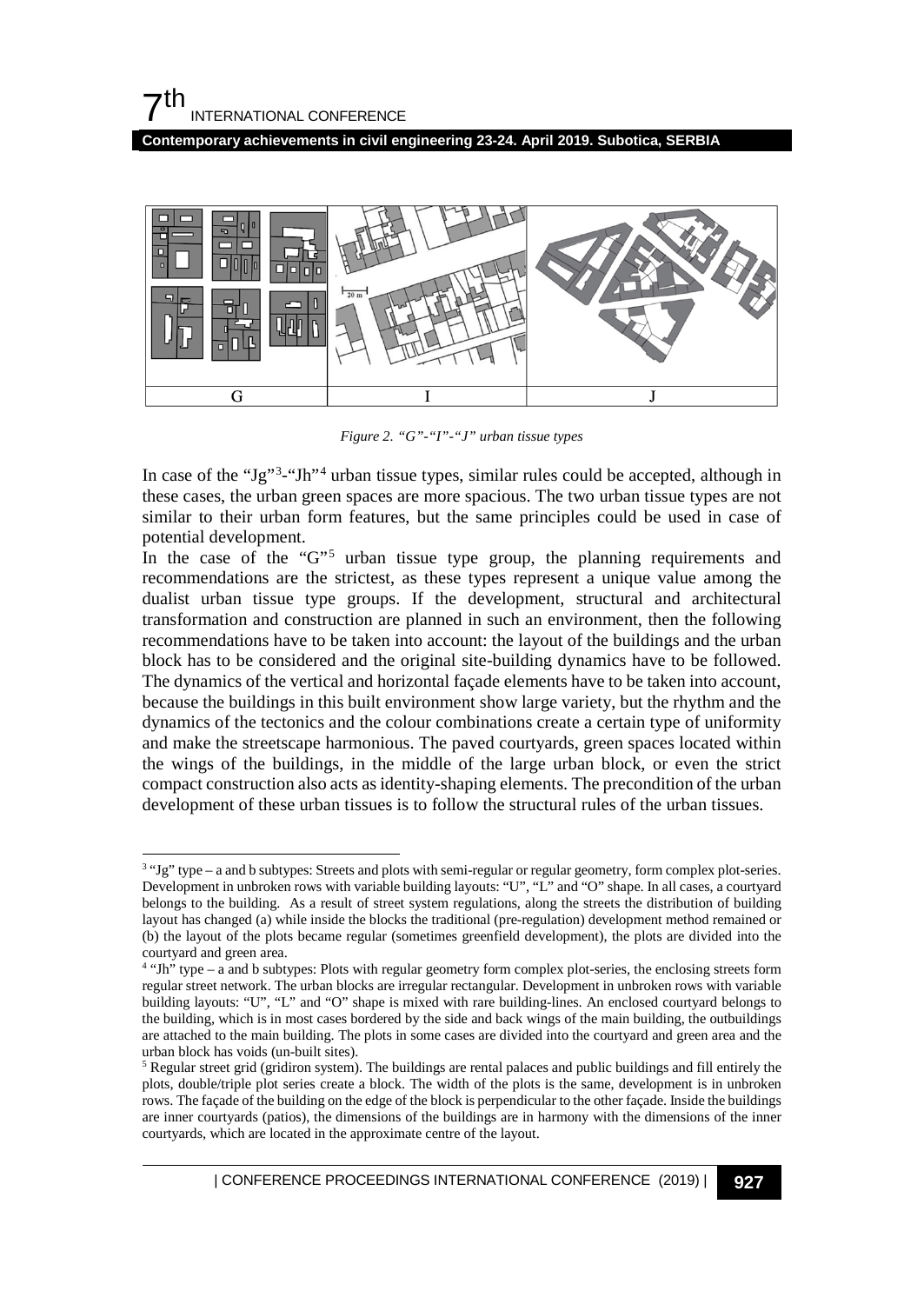# $\overline{7}$ . МЕЂУНАРОДНА КОНФЕРЕНЦИЈА

### **Савремена достигнућа у грађевинарству 23-24. април 2019. Суботица, СРБИЈА**

The structure of the "Ia"-"Ib"-"Ic" urban tissue types<sup>[6](#page-5-0)</sup> are looser, the development in unbroken rows and the rare building line is appearing in combination with vacant lots. The identity-creating force of these urban tissue types is certainly lower than in the case of the previous tissues. The planning and new development should follow only the percentage of the built-in and not built-in areas, the layout of the building could be variable, but the height of the new building should be in harmony with the previous constructions. The development should follow the regulation lines.

The structure and division of the urban tissue types "Id"-"Ie"-"If"<sup>[7](#page-5-1)</sup> allow development in unbroken rows, but the rare building line is also acceptable. The "I" types are mostly in the wider central area, thus the development can be more flexible, recommendation: the plot-building rhythm has to be mind by the urban planner and architect, the buildings should follow the regulation lines, since the buildings have similar features, thus a new construction, which is in scale of the previous buildings and does not extend beyond the maximum heights, could refresh the townscape.

In case of the "Ja"<sup>[8](#page-5-2)</sup>-"Jb"<sup>[9](#page-5-3)</sup> urban tissue types, the street network is irregular, which has an influence over the shape of the plots. The development in unbroken rows are dominant, which acts as a rule of the new developments, the layout is variable, but an approximate harmonic plot-building percentage has to be kept, the look façade can be variable, but the building cannot be higher than the buildings in the neighbourhood.

"Jc"-"Jd"-"Je"[10](#page-5-4)- the line of the streets are semi-regular or irregular, thus the planning options are limited, the new development should follow the straightened line of the street, and fill the entire plot, how it is regulated, the façade dynamics of these districts are an important feature, thus a new development should follow the rhythm and does not extend beyond the maximum height of the surrounding buildings.

<span id="page-5-0"></span> <sup>6</sup> Rectangular plots with regular geometry, development in semi-unbroken rows. The streets were regulated and orderly planned. The shape of the plot is regular, an elongated rectangular. The urban tissue could consist of public building(s) as well since it is characteristic for the wider central area. The block consists of detached houses, mixed with development in unbroken rows, buildings are placed on the line of the street ("L" shaped buildings or buildings with left wings mostly), rare building-line, the connecting link between detached houses and blocks. The built-up percentage is about ¼ of the entire plot.

<span id="page-5-1"></span> $<sup>7</sup>$  Regular street network, although the plot series/blocks have an irregular rectangular shape which is following</sup> the line of the streets. The shape of plots has high variability, the original (pre-regulation) plot shape could remain in traces. The urban tissue is mixed (residential and public), the blocks have secondary roads or pedestrian routes in their interiors. The interior of the blocks is coherent but separated with some cases with side wings or attached buildings. Most of the cases the buildings have no wings and the development is in unbroken rows, but rare

<span id="page-5-2"></span> $8$  The street network is not completely regular: partly adapted to the geomorphological characteristics (modest inclination) of the area. Plots have semi-regular geometry. The façade of the building is placed on the line of the street edges (development in unbroken rows). The shape of the buildings could be "U", "L", "G" or "O" and the inner courtyard is enclosed by them. The buildings form closed building blocks, but the courtyards do not form a coherent network.

<span id="page-5-3"></span>Regular road lines, the blocks are surrounded by gridiron street network. The blocks are rectangular, the buildings with both-side wings dominate within the borders of the plot-series. The plots have same dimensions in the urban block, but the placement of the buildings are different, the inner courtyard is attached to each building, but most of the cases the groups of backyard separated from each other by back and side wings. Possible block shape can be triangular as well.

<span id="page-5-4"></span><sup>&</sup>lt;sup>10</sup> Perimeter buildings (with side wings) with gateways as accesses into the block interiors, connected by cross passage houses; joined groups of backyard separated from each other by the wings of the blocks. The plots partly kept their original (pre/regulation) shape and arrangement, together with the buildings, are creating a densely built-up area, where the public buildings are dominating, typical for the central area of town in lower altitudes. The street network is partly regular with dominant roads and streets which follow their pre-regulation line. Development in an unbroken row with accentuated gaps (vacant lots).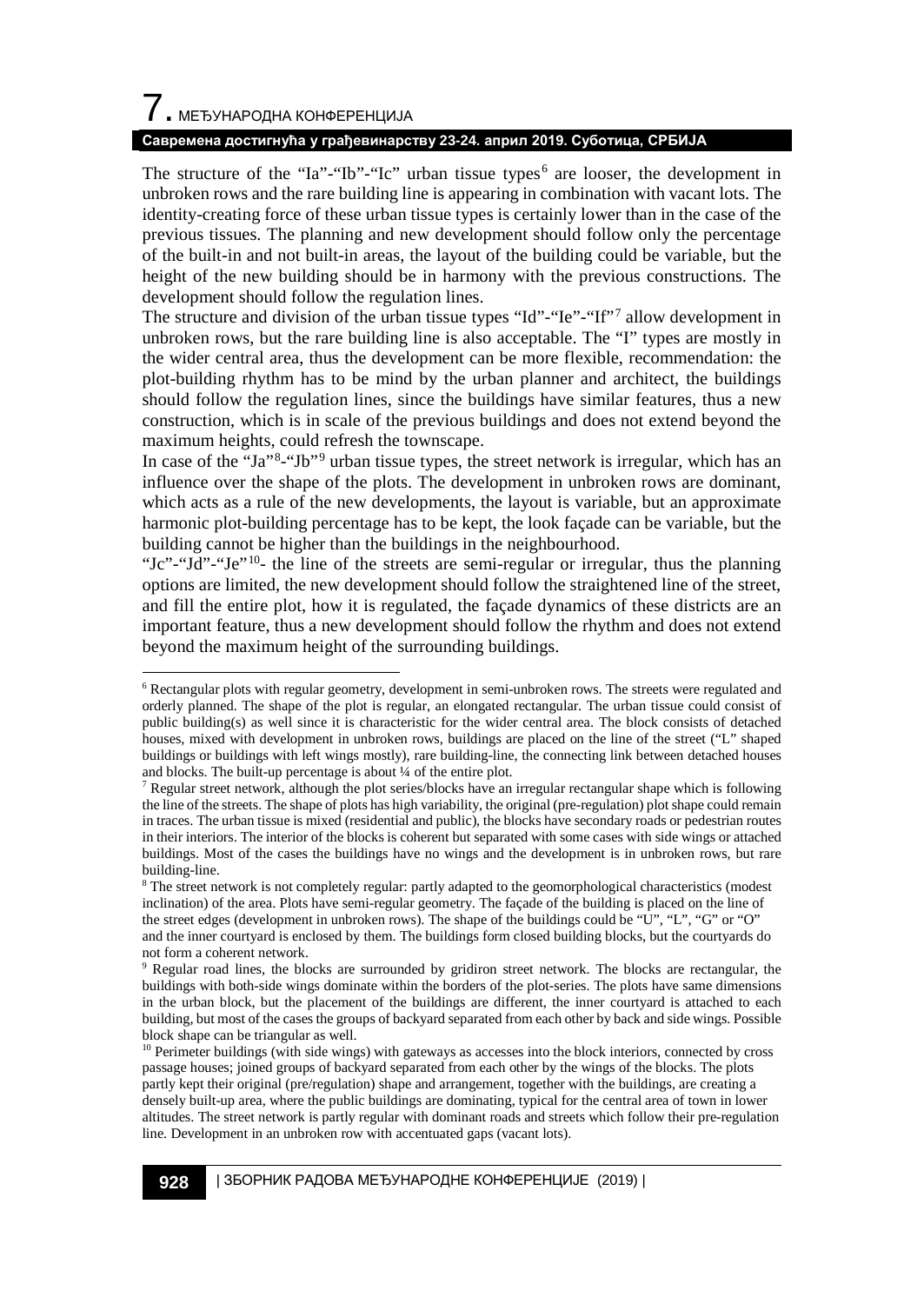# $7<sup>th</sup>$ INTERNATIONAL CONFERENCE

### **Contemporary achievements in civil engineering 23-24. April 2019. Subotica, SERBIA**

### **5. CONCLUSIONS**

The process of the research leads to localization and objective evaluation of the urban heritage: the concept of physical identity, urban elements, which create the city's pattern through their combination, and divide it into morphological regions. The urban tissue analyses of the cities are based not only on urban forms, but also point out the urban tissue characteristics on basis of supporting archival documents (layering of historical urban maps and plans) and historical analysis. The identification of the urban tissue types and spatial correlation provides the basis for the quality of visual elements, the complexity of space, aesthetic forms, urban public spaces, traditional and modern physical characteristics that influence the image of the city, townscape and the significance of the urban heritage.

The typological analysis is seeking answers to the structural changes that have occurred in the selected case study area caused by the opening of the tramlines. The analysis deals with the road network, un-built spaces, as streets and squares, changes in the building layouts and installations. The schematic diagrams of the structural changes show urban forms before the first intramural railway lines/tramline network was established and in the subsequent period compared with the latest maps. The opening of the city's tramlines caused not only structural spatial changes and territorial urban development progresses, but also the cityscape has been changed along the lines. The territories of the modernizing cities have become priority areas crossed by the trams, which no longer just bounded together neighbourhoods and relaxation areas with the downtown areas, but also became an essential supply of the modern city. The railway and the increasing intensity of the urban development of the second half of the  $18<sup>th</sup>$  century changed the scale of the spreading urban areas. The territorial development of the once-to-be human-scale cities along with the economical/social development increased the development of public transport, but the development of public transport had a positive influence on city development. Actionreaction-type improvements can be observed.

One of the indicators of the changes is the formation of public transport within the city which played a significant role in the development of the urban fabric as well as in the past, and nowadays has a great impact on the evolution of the urban fabric patterns. Due to the development force of the trams street regulation was started, as well as the urbanization of the suburban areas, since these approached the central territories.

The essence of rehabilitation programs is the revitalization of the cities in an architectural and social sense via preservation of the original architectural structure, maintenance of residential buildings, rehabilitation, or possible demolition and construction of new buildings. Therefore, it is necessary to understand the architectural, urban design structure of the territory, as well as its morphology, but beside these technical features, the interests and opinions of the residents living in the area can not be ignored. A rehabilitation process or construction of a new building could be a socially sustainable investment and could become an acceptable project in a given social context if the involvement of society takes place. These processes have become more common due to the positive impact and examples, thus, a degraded environment in social and urban point of view can be successfully completed by the rehabilitation project, as the mentioned example in Budapest.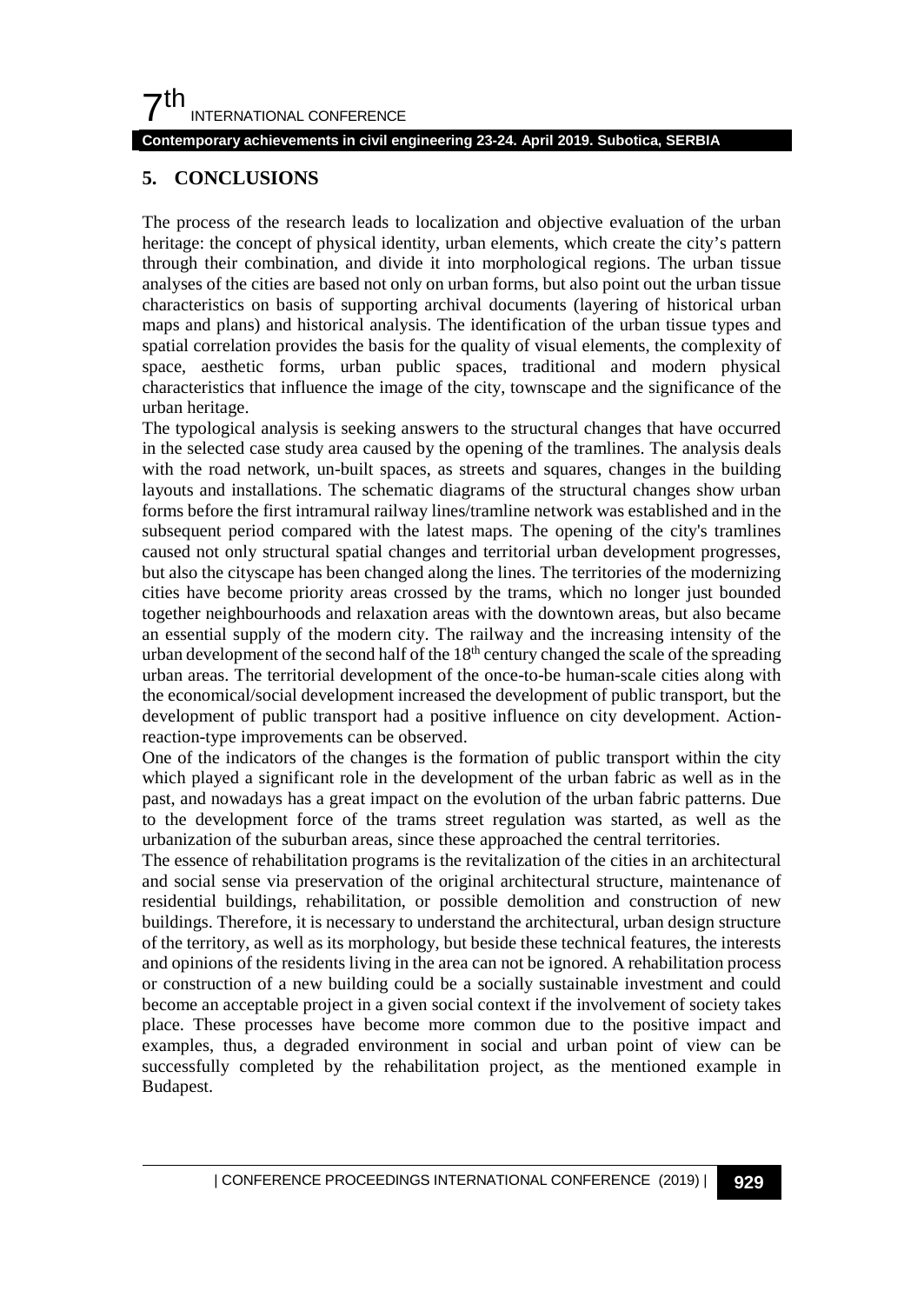#### **Савремена достигнућа у грађевинарству 23-24. април 2019. Суботица, СРБИЈА**

# **ACKNOWLEDGEMENTS**

The current research is partly connected to the research project "Микроурбанизам интеракција између архитектуре и урбане структуре у централној Европи (1867- 1918)" – *Micro-urbanism- interaction between architecture and urban structure in the Central-Europe (1867-1918)*. It is supported by the Покрајински секретаријат за високо образовање и научноистраживачку делатност within the framework of the action of "Право на прву шансу" 2018, the research is conducted at the University of Novi Sad, Faculty of Civil Engineering Subotica.

### **REFERENCES**

- [1] Conzen, M.R.G: *Thinking About Urban Form Papers On Urban Morphology 1932- 1998*, ed. Conzen, M.P., Peter Lang Publishing, Bern, **2004**.
- [2] Caniggia, G., Maffei, G.L.: Architectural Composition and Building Typology: Interpreting Basic Building, Alinea Editrice, Firenze, **2001.**
- [3] Benevolo, L.: *History of the City,* MIT Press, US, **1980**.
- [4] Lovra, É: Typological Approaches of the Modern Cities (heritage of the k. und k. period). *City as Organism. New Visions for Urban Life*, **2016**., vol. 2, p.p. 1023- 1032.
- [5] Miccoli, S., Finucci, F. and Murro, R.: A direct deliberative evaluation procedure to choose project for via Giulia in Rome. *Pollack Periodica*, **2015**., vol. 10, p.p. 143- 153.
- [6] Miccoli, S., Finucci, F. and Murro, R.: Measuring Shared Social Appreciation of Community Goods: An Experiment for the East Elevated Expressway of Rome. *Sustainability*, **2015**., vol. 10, p.p. 15194-15218.
- [7] Miccoli, S., Finucci, F. and Murro, R.: Social Evaluation Approaches in Landscape Projects. *Sustainability*. **2014**., vol. 6, p.p. 7906–7920.
- [8] Miccoli, S., Finucci, F. and Murro, R.: A Monetary Measure of Inclusive Goods: The Concept of Deliberative Appraisal in the Context of Urban Agriculture. *Sustainability*. **2014**., vol. 6, p.p. 9007–9026.
- [9] Budapest Integrated Urban Renewal in the Magdolna Neighbourhood: https://ec.europa.eu/regional\_policy/en/projects/hungary/budapest-neighbourhoodgets-much-needed-revamp download 11.09.2017.
- [10]Lovra, É.: *Urban Tissue Typology and Urban Typology. Typo-morphology of the Cities in the Historic Hungary (1867-1918)*, unpublished PhD thesis, **2017**., University of Pécs, Hungary.